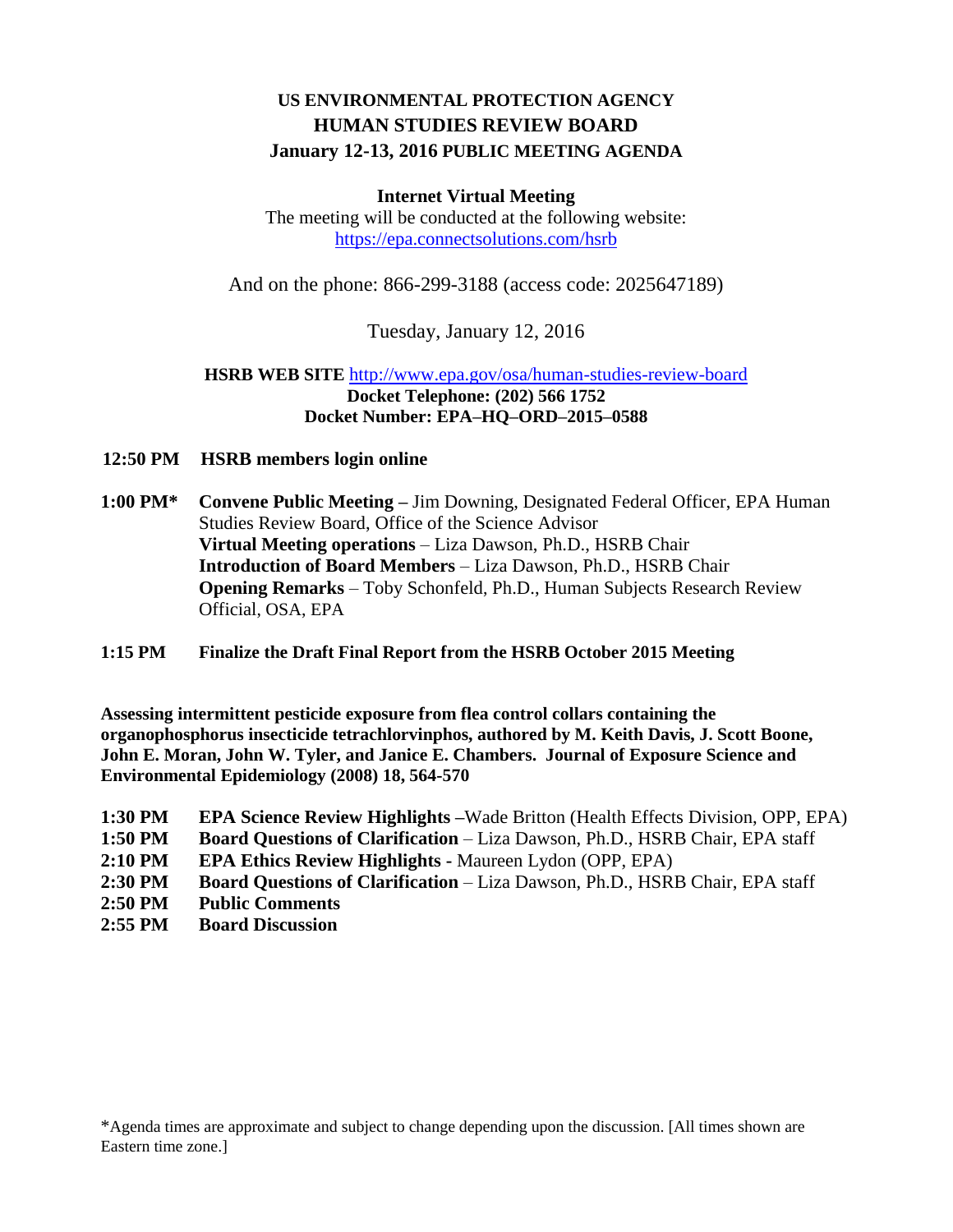Charge to the Board - Science:

 Is this research scientifically sound, providing reliable pet fur transferable residue data for use in evaluating potential exposures of adults and children from contact with pets treated with tetrachlorvinphos containing pet collars?

**Discussants:** Randy Maddalena, Ph.D. (George Fernandez, statistics)

Charge to the Board - Ethics:

- 1. Does the HSRB have any comments on EPA's determination that the samplers were not human subjects?
- 2. Does the HSRB have any comments on the ethical conduct of the research?

**Discussant:** Susanne M. Rivera, Ph.D., M.S.W.

**Field Testing of SC Johnson Personal Mosquito Repellent Products to Support their Use of the EPA Repellency Awareness Graphic, GLP Study Number 865E1, J. Palm, September 24, 2015. Test Substance: MARK-3 OFF! Deep Woods Sportsmen Insect Repellent I (Maximum Strength Pump Spray Deep Woods OFF! EPA Reg. No. 4822-276)**

| 3:25 PM | <b>EPA Science Review Highlights</b> – Eric Bohnenblust, Ph.D. (Registration Division, |
|---------|----------------------------------------------------------------------------------------|
|         | OPP, EPA)                                                                              |
| 3:55 PM | <b>Board Questions of Clarification – Liza Dawson, Ph.D., HSRB Chair, EPA staff</b>    |
| 4:10 PM | <b>EPA Ethics Review Highlights - Maureen Lydon (OPP, EPA)</b>                         |
| 4:40 PM | <b>Board Questions of Clarification – Liza Dawson, Ph.D., HSRB Chair, EPA staff</b>    |
| 4:55 PM | <b>Public Comments</b>                                                                 |
| 5:10 PM | <b>Board Discussion</b>                                                                |

Charge to the Board - Science:

 Is the study sufficiently sound, from a scientific perspective, to be used to estimate the duration of complete protection against mosquitoes provided by the tested repellent?

**Discussants:** Kenneth Ramos, Ph.D. (Jun Zhu, Ph.D., statistics)

Charge to the Board - Ethics:

• Does the available information support a determination that the research was conducted in substantial compliance with 40 CFR part 26, subparts K and L?

**Discussant:** Jewel H. Halanych, M.D., M.Sc.

## **5:45 PM\* Adjourn**

\*Agenda times are approximate and subject to change depending upon the discussion. [All times shown are Eastern time zone.]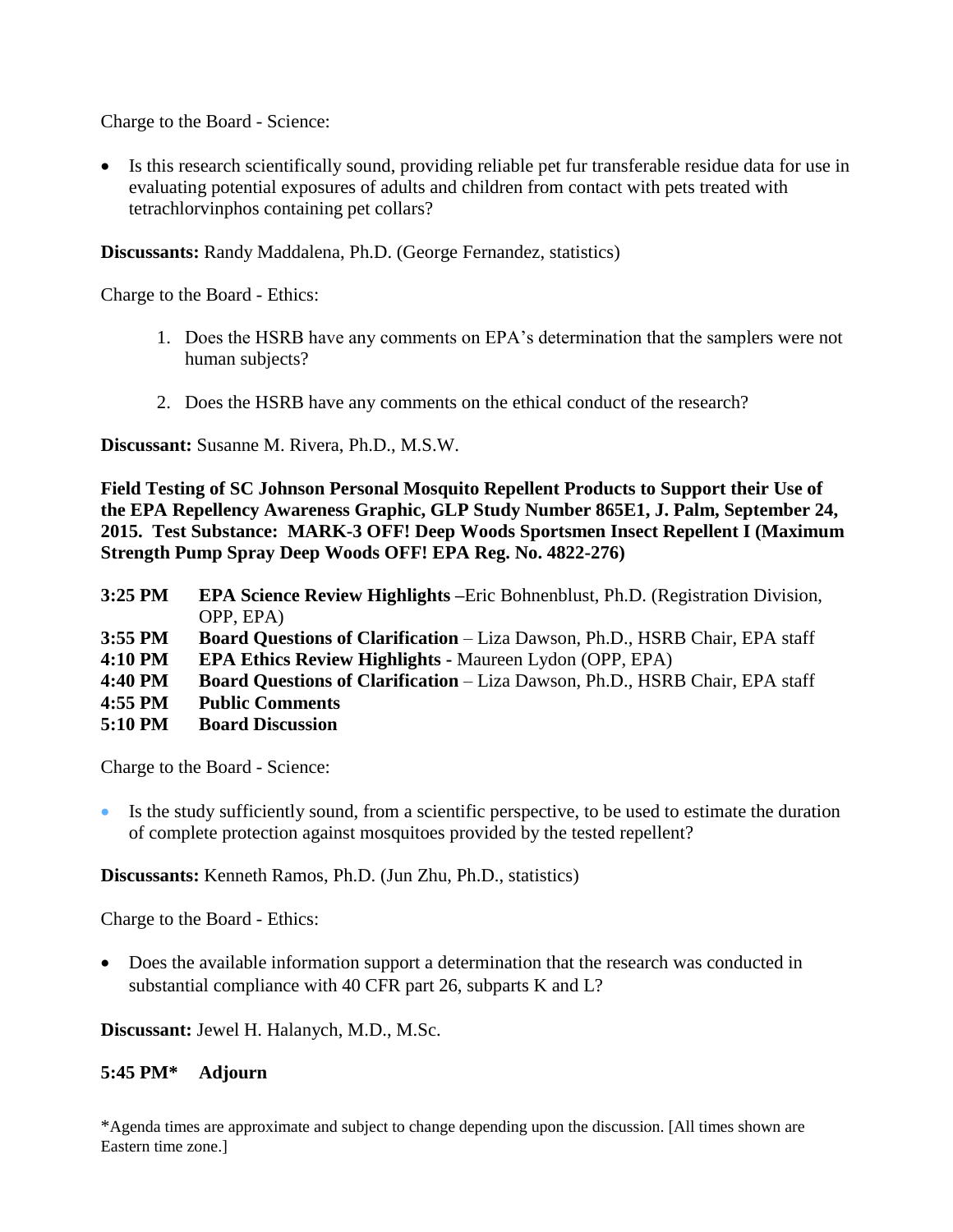# **US ENVIRONMENTAL PROTECTION AGENCY HUMAN STUDIES REVIEW BOARD JANUARY 12-13, 2016 PUBLIC MEETING AGENDA**

## **Internet Virtual Meeting**

The meeting will be conducted at the following website: <https://epa.connectsolutions.com/hsrb>

And on the phone: 866-299-3188 (access code: 2025647189)

Wednesday, January 13, 2016

## **HSRB WEB SITE http://www.epa.gov/osa/hsrb/ Docket Telephone: (202) 566 1752 Docket Number: EPA–HQ–ORD–2015–0588**

**12:50 PM HSRB members login online**

**1:00 PM\* Convene Public Meeting –** Jim Downing, Designated Federal Officer, EPA Human Studies Review Board, Office of the Science Advisor **Virtual Meeting operations** – Liza Dawson, Ph.D., HSRB Chair **Introduction of Board Members** – Liza Dawson, Ph.D., HSRB Chair **Opening Remarks** – Toby Schonfeld, Ph.D., Human Subjects Research Review Official, Office of the Science Advisor, EPA

**Field Testing of SC Johnson Personal Mosquito Repellent Products to Support their Use of the EPA Repellency Awareness Graphic, GLP Study Number 873E1, C. Talbert, October 21, 2015. Test Substance: MARK-8 OFF! Deep Woods Insect Repellent V (OFF! Insect Repellent Formula, EPA Reg. No. 4822-167)**

- **1:15 PM EPA Science Review Highlights –**Eric Bohnenblust, Ph.D. (Registration Division, OPP, EPA)
- **1:25 PM Board Questions of Clarification**  Liza Dawson, Ph.D., HSRB Chair, EPA staff
- **1:35 PM EPA Ethics Review Highlights -** Maureen Lydon (OPP, EPA)
- **1:45 PM Board Questions of Clarification**  Liza Dawson, Ph.D., HSRB Chair, EPA staff
- **1:55 PM Public Comments**
- **2:00 PM Board Discussion**

Charge to the Board - Science:

 Is the study sufficiently sound, from a scientific perspective, to be used to estimate the duration of complete protection against mosquitoes provided by the tested repellent?

**Discussants:** Helen Suh, Sc.D. (Ed Gbur, statistics)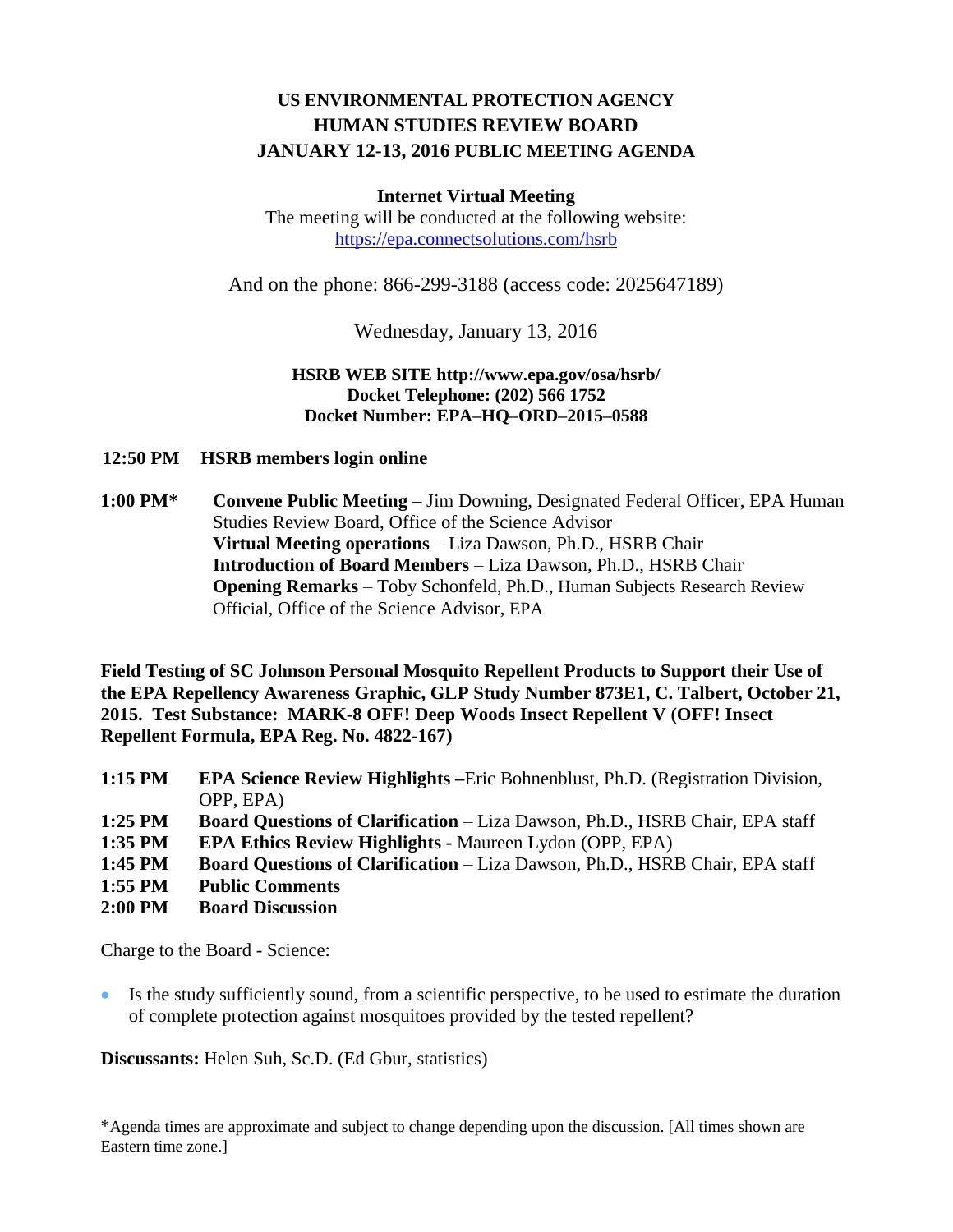Charge to the Board - Ethics:

 Does the available information support a determination that the research was conducted in substantial compliance with 40 CFR part 26, subparts K and L?

**Discussant:** Susanne M. Rivera, Ph.D., M.S.W.

**Field Testing of SC Johnson Personal Mosquito Repellent Products to Support their Use of the EPA Repellency Awareness Graphic, GLP Study Number 866E1, E. Laznicka, October 21, 2015. Test Substance: MARK-4 OFF! Active Insect Repellent I (Unscented OFF! Insect Repellent, EPA Reg. No. 4822-380)**

| $2:15$ PM | <b>EPA Science Review Highlights – Mr. Kevin Sweeney (Registration Division, OPP,</b> |
|-----------|---------------------------------------------------------------------------------------|
|           | $EPA$ )                                                                               |
| $2:25$ PM | <b>Board Questions of Clarification – Liza Dawson, Ph.D., HSRB Chair, EPA staff</b>   |
| $2:35$ PM | <b>EPA Ethics Review Highlights - Maureen Lydon (OPP, EPA)</b>                        |
| $2:45$ PM | <b>Board Questions of Clarification</b> – Liza Dawson, Ph.D., HSRB Chair, EPA staff   |
| $2:55$ PM | <b>Public Comments</b>                                                                |
| $3:00$ PM | <b>Board Discussion</b>                                                               |
|           |                                                                                       |

Charge to the Board - Science:

 Is the study sufficiently sound, from a scientific perspective, to be used to estimate the duration of complete protection against mosquitoes provided by the tested repellent?

**Discussants:** Helen Suh, Sc.D. (Ed Gbur, statistics)

Charge to the Board - Ethics:

 Does the available information support a determination that the research was conducted in substantial compliance with 40 CFR part 26, subparts K and L?

**Discussant:** Kyle Galbraith, Ph.D.

**Field Testing of SC Johnson Personal Mosquito Repellent Products to Support their Use of the EPA Repellency Awareness Graphic, GLP Study Number 864E1, J. Palm, September 24, 2015. Test Substance: MARK-2 OFF! Deep Woods Sportsmen Insect Repellent II (UNSCENTED DEEP WOODS OFF! EPA Reg. No. 4822-397)**

| 3:20 PM | <b>EPA Science Review Highlights</b> – Mr. Kevin Sweeney (Registration Division, OPP, |
|---------|---------------------------------------------------------------------------------------|
|         | EPA)                                                                                  |
| 3:30 PM | <b>Board Questions of Clarification - Liza Dawson, Ph.D., HSRB Chair, EPA staff</b>   |
| 3:40 PM | <b>EPA Ethics Review Highlights - Maureen Lydon (OPP, EPA)</b>                        |
| 3:50 PM | <b>Board Questions of Clarification – Liza Dawson, Ph.D., HSRB Chair, EPA staff</b>   |
| 4:00 PM | <b>Public Comments</b>                                                                |
| 4:05 PM | <b>Board Discussion</b>                                                               |
|         |                                                                                       |

\*Agenda times are approximate and subject to change depending upon the discussion. [All times shown are Eastern time zone.]